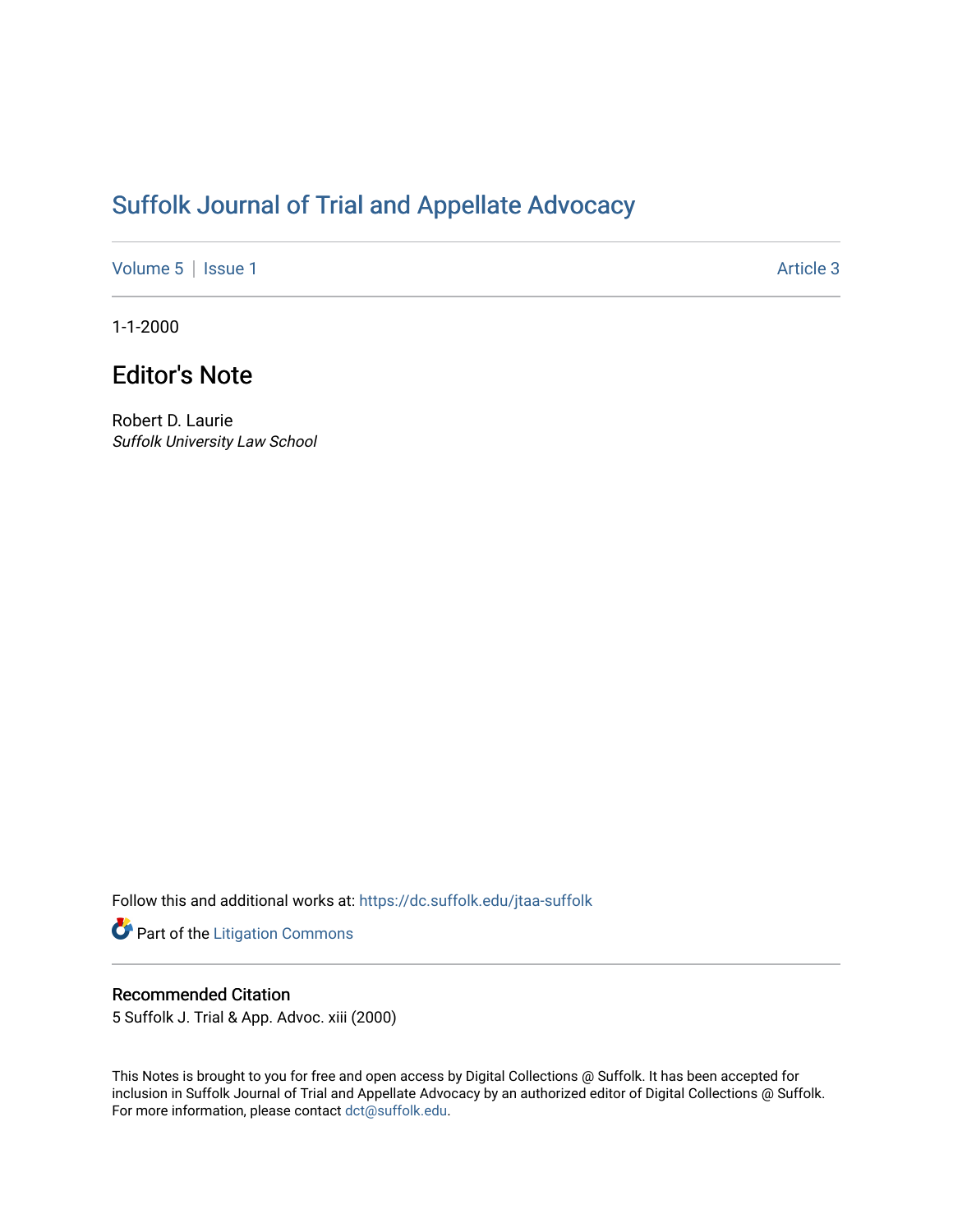### EDITOR'S **NOTE**

#### To the Reader

Welcome to Volume V of the *Suffolk Journal of Trial & Appellate Advocacy.* This *Journal* is a reflection of the Suffolk University Law School Moot Court Board's commitment to providing a forum for current issues in legal advocacy. The articles featured in Volume V were written with the focus of assisting the legal practitioner by providing insight and information applicable in the courtroom setting. The Editorial Board hopes that each reader will glean useful and timely legal information from Volume V.

I would like to thank the entire Moot Court staff for their hard work and assistance throughout the production process. Volume V is the product of a true team effort between its writers and editorial staff in ensuring the *Journal* is of the highest quality. I would like to recognize the Editorial Board, and specifically Managing Editor, John Powers, for his tireless commitment to the *Journal.* Similarly, I would like to thank Moot Court President Theresa MacKinnon and Vice-President Michael Fencer for offering whatever assistance was needed in the realization of the *Journal.*

The entire *Journal* staff would like to thank Dean Robert Smith, Dean John E. Fenton, Acting Dean William Corbett, the Associate Deans, *the Journal* Faculty Committee, and the faculty staff of Suffolk University Law School for their support and assistance in the production of Volume V. I would predominantly like to thank our Moot Court Faculty Advisor, Professor Richard Pizzano, for his guidance throughout this past year.

> Robert D. Laurie *Editor-in-Chief*